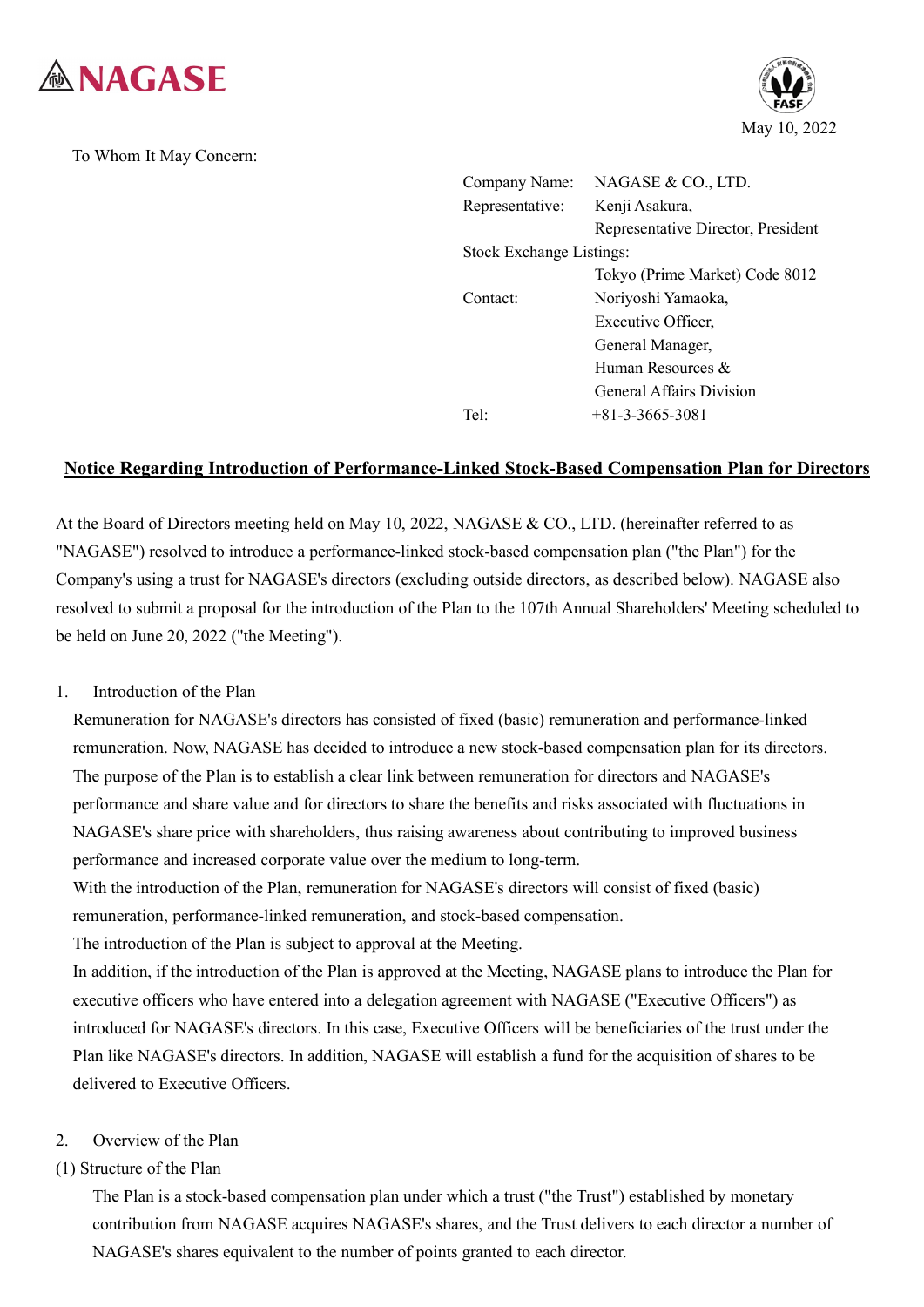Under the Plan, shares of NAGASE's stock will be delivered to NAGASE's directors who are in office during the four fiscal years from the fiscal year ending March 31, 2023 to the fiscal year ending March 31, 2026 ("the Eligible Period"). The timing that NAGASE's shares are delivered to directors shall be in principle upon their retirement from office as director.

### Illustration: Plan Structure Overview



- (1) NAGASE will establish rules on share delivery for directors.
- (2) NAGASE will establish a share delivery trust (other benefit trust) with directors as beneficiaries (the Trust). At that time, NAGASE will place an amount of money in trust with the trustee, equivalent to the funds required for acquisition of shares (provided, however, that the funds for acquisition of shares to be delivered to NAGASE's directors shall be within the amount approved by a general meeting of shareholders).
- (3) The trustee will acquire, in a single transaction, an equivalent number of NAGASE's shares that are expected to be delivered in the future (acquisition shall be through the disposal of treasury shares or via an exchange market (including off-floor trading)).
- (4) A trust administrator (who shall be independent of NAGASE and its officers) shall be appointed to safeguard the interests of the beneficiaries subject to the rules on share delivery throughout the trust period and to supervise the trustee. With respect to NAGASE's shares held in the Trust, the trust administrator shall direct the trustee not to exercise voting rights, and the trustee shall not exercise voting rights throughout the trust period in accordance with this direction.
- (5) NAGASE will grant points to directors in accordance with the rules on share delivery.
- (6) Directors who satisfy the requirements stipulated in the rules on share delivery and the trust agreement pertaining to the Trust shall, as beneficiaries of the Trust, receive from the trustee delivery of NAGASE's shares in proportion to the points they have been granted. In the case that certain instances specified in advance in the rules on share delivery and trust agreement are met, a portion of NAGASE's shares to be delivered will be sold on an exchange market and cash will be delivered.

All NAGASE shares constituting residual assets in the Trust at the time of the Trust's termination are to be acquired gratis by NAGASE and then canceled by resolution of the Board of Directors.

In addition, a certain amount of money constituting residual assets in the Trust at the time of the Trust's termination is to be donated to a special public interest promotion corporation with which NAGASE's directors have no conflict of interest, as provided for in the rules on share delivery and the trust agreement in advance.

Sumitomo Mitsui Trust Bank, Limited, which will be the trustee under the Plan, will entrust (reentrust) the administration of the trust assets to Custody Bank of Japan, Ltd.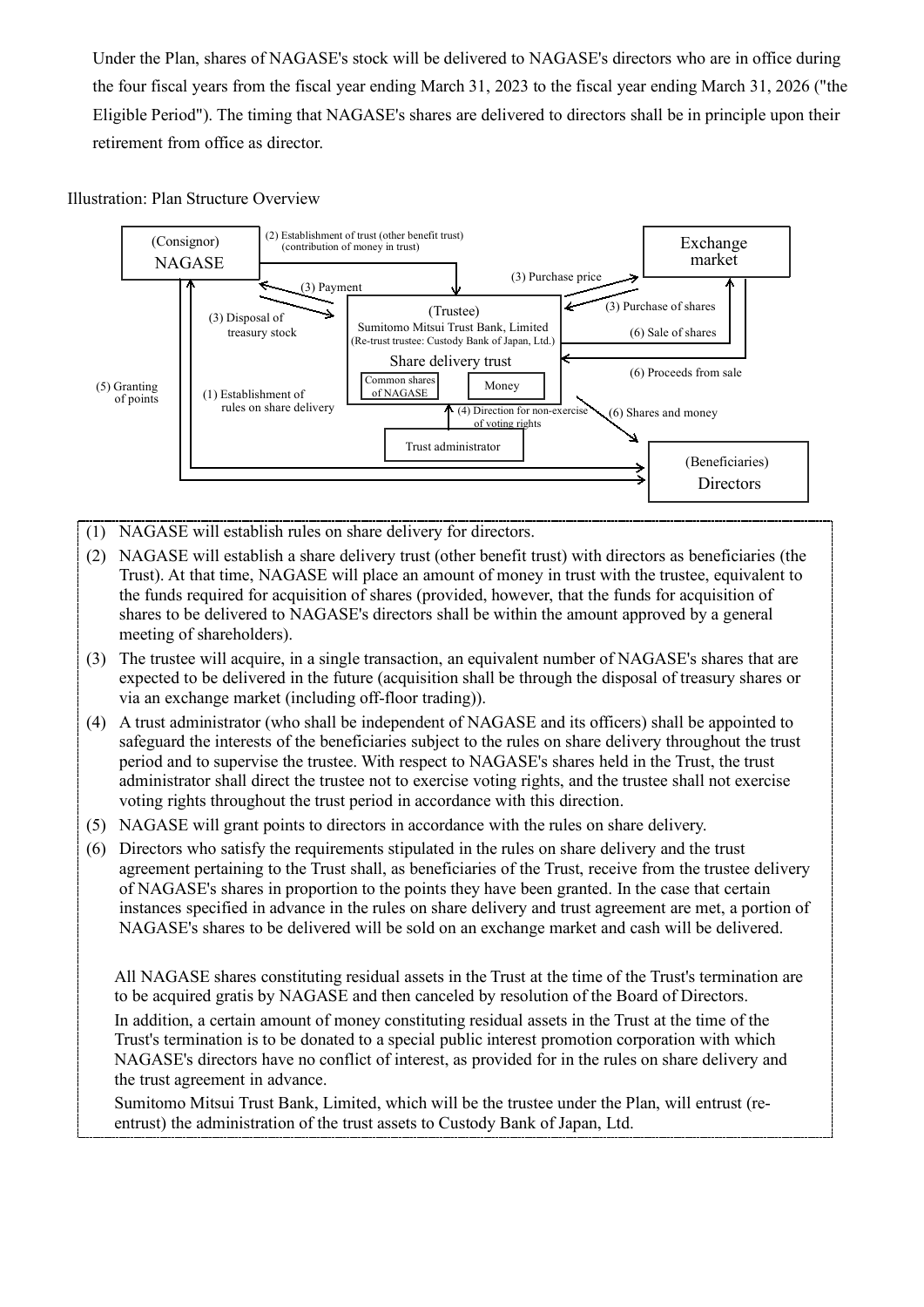### (2) Establishment of Trust

On the condition that the introduction of the Plan is approved at the Meeting, NAGASE will establish the Trust by contributing the funds necessary for the Trust to acquire a number of NAGASE's shares reasonably expected to be required for delivery in accordance with (6) below in advance for a certain period. The Trust will acquire NAGASE's shares with funds contributed by NAGASE as described in (5) below. Sumitomo Mitsui Trust Bank, Limited, which will be the trustee under the Plan, will entrust (re-entrust) the administration of the trust assets to Custody Bank of Japan, Ltd.

### (3) Trust Period

The trust period will be approximately four years, from February 2023 (planned) to August 2026 (planned). However, the trust period may be extended as described in (4) below.

### (4) Maximum Amount of Money to be Contributed to the Trust as Funds for Acquisition of Shares

NAGASE will contribute a total of up to 280 million yen as compensation to directors in office during the Eligible Period to fund the acquisition of NAGASE's shares necessary for delivery of said shares to directors under the Plan, establishing the Trust with directors who meet certain requirements as beneficiaries. The Trust shall be funded by money placed in trust by NAGASE, and shall acquire NAGASE's shares via disposal of NAGASE's treasury stocks or from an exchange market (including off-hours trading ).

 Note: In addition to the funds for acquisition of NAGASE's shares mentioned above, necessary expenses such as trust fees and trust administrator fees will also be entrusted.

In addition, by decision of NAGASE's Board of Directors, the Eligible Period of the Plan may be extended for a period not exceeding five fiscal years on a case-by-case basis, and the trust period of the Trust may be extended accordingly (including the transfer of the trust assets of the Trust to a trust established by NAGASE for the same purpose as the Trust, thereby effectively extending the trust period; the same shall apply hereafter). In this case, during the extended portion of the Eligible Period in question, NAGASE will additionally contribute money in trust necessary for delivery of shares to Directors under the Plan equivalent to 70 million yen multiplied by the number of fiscal years during the extended portion of the eligible period in question. With this, NAGASE will continue to grant points and deliver NAGASE shares as described in (6) below.

In addition, even if the Eligible Period, and therefore the Plan, is not extended as described above, if there are directors who have already been granted points but have not yet retired at the expiration of the trust period, the trust period of the Trust may be extended until such directors retire and the delivery of NAGASE's shares is completed.

## (5) Method of Acquisition of NAGASE's Shares by the Trust, Etc.

The initial acquisition of NAGASE's shares by the Trust is planned to be made through disposal of treasury shares from NAGASE or via an exchange market within the limit of the funds for share acquisition mentioned in (4) above. However, the details of the method of acquisition shall be determined and disclosed after the resolution of the Meeting.

During the trust period, in the event that the number of NAGASE's shares in the Trust may fall short of the number of shares corresponding to the number of points to be granted to directors during the trust period due to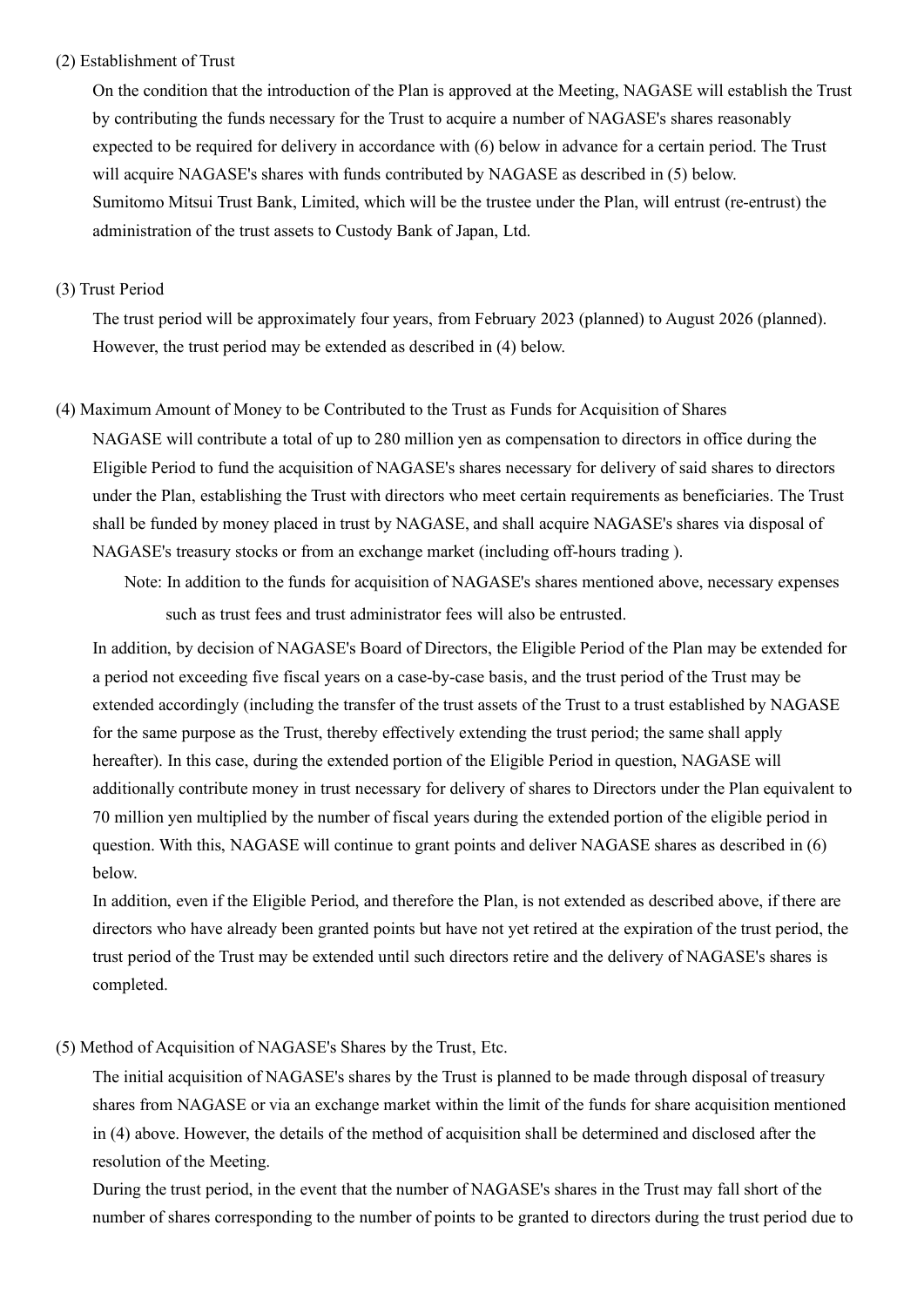an increase in the number of directors or other reason, additional shares may be acquired by placing additional money in the Trust within the limit of contributions to the trust mentioned in (4) above.

### (6) Calculation Method and Maximum Number of NAGASE's Shares to be Delivered to Directors

(i) Method of Granting Points to Directors, Etc.

In accordance with the rules on share delivery established by NAGASE's Board of Directors, NAGASE shall, during the trust period, grant points to each director on the point granting date stipulated in the aforementioned rules in proportion to their position, achievement of performance targets, and other factors. However, the total number of points to be granted to directors by NAGASE shall be 67,000 points per fiscal year.

### (ii) Delivery of NAGASE's Shares in Proportion to the Number of Points Granted

Directors will receive NAGASE's shares in proportion to the number of points granted in (i) above. One point shall be equivalent to one share of NAGASE's stock. However, in the event of a stock split, reverse stock split, or other event in which it is deemed reasonable to adjust the number of NAGASE's shares to be delivered, the number of NAGASE's shares per point shall be adjusted in accordance with the ratio of this stock split, reverse stock split, or other event.

### (iii) Delivery of Nagase Shares to Directors

Each director shall, in principle, acquire beneficiary rights in the Trust by following the prescribed procedures upon their retirement, and as a beneficiary of the Trust, shall receive from the Trust NAGASE's shares mentioned in (ii) above.

However, a certain percentage of NAGASE's shares may be sold and converted into cash by the Trust for the purpose of NAGASE withholding funds for the payment of withholding income tax, etc., and then delivered in cash in place of NAGASE's shares. In addition, in the event that NAGASE's shares in the Trust are converted into cash for reasons such as settlement after submission to a tender offer for NAGASE's shares in the Trust, NAGASE's shares may be instead delivered in cash.

### (7) Exercise of Voting Rights

No voting rights pertaining to NAGASE's shares held in the Trust shall be exercised based on directions from the trust administrator, who is independent of NAGASE and its officers. By using this method, NAGASE intends to ensure neutrality toward its management with respect to the exercise of voting rights pertaining to NAGASE's shares held in the Trust.

#### (8) Handling of Dividends

Dividends pertaining to NAGASE's shares held in the Trust will be received by the Trust and will be used to pay for the acquisition of NAGASE's shares, trust fees paid to the trustee and other costs related to the Trust.

#### (9) Handling of NAGASE's Shares and Cash on Termination of the Trust

All NAGASE shares constituting residual assets in the Trust at the time of the Trust's termination are to be acquired gratis by NAGASE and then canceled by resolution of the Board of Directors.